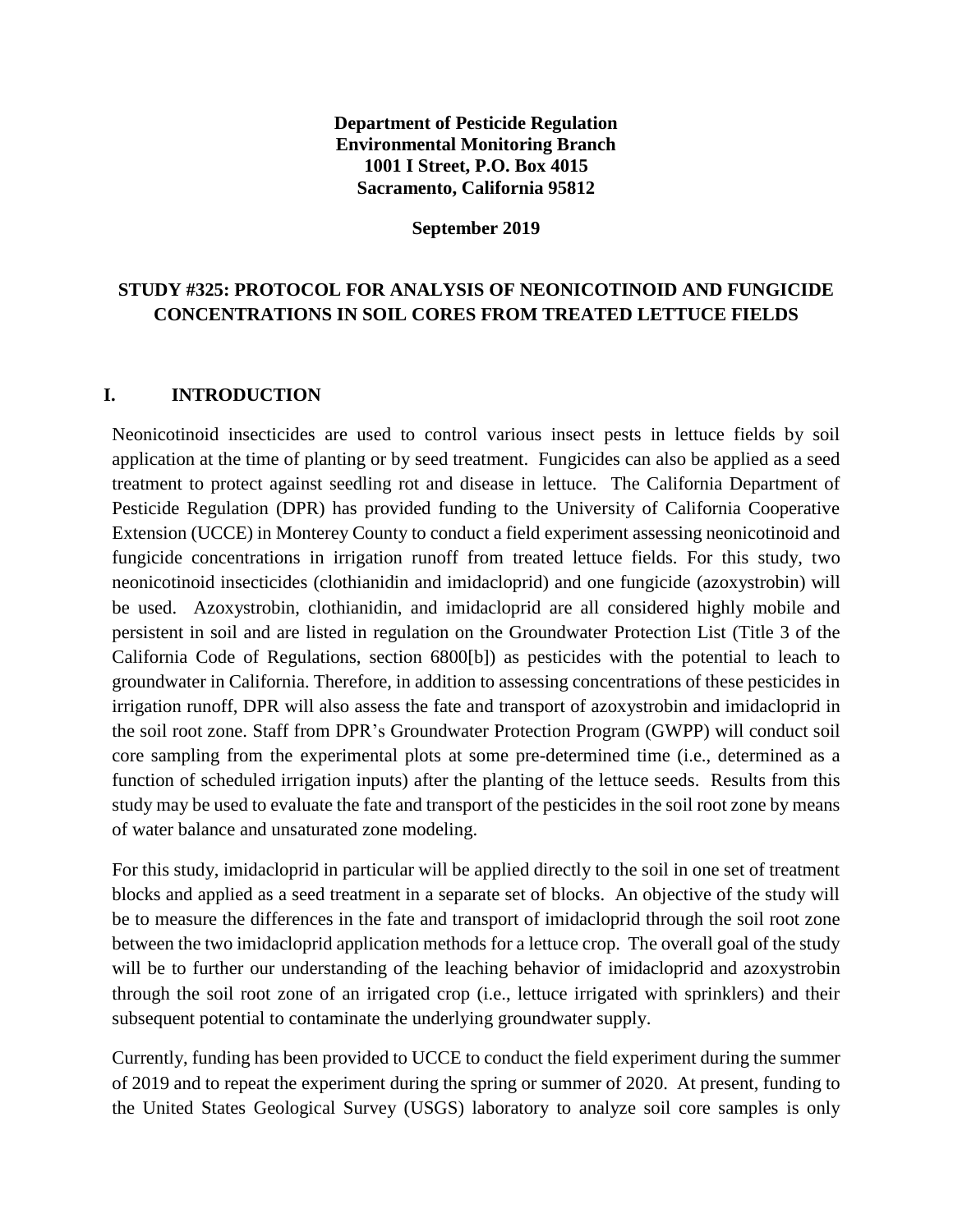available for the first experiment to be conducted in 2019. Determination to provide funding for soil core sampling and subsequent laboratory analysis by the USGS for the second experiment to be conducted in 2020 will be made after the conclusion of the first experiment.

### **II. PERSONNEL**

Soil core sampling will be conducted by GWPP staff from the Environmental Monitoring Branch of DPR under the general direction of Joy Dias. Project personnel include:

| Project Leader/Senior Scientist: | Nels Ruud                                   |
|----------------------------------|---------------------------------------------|
| Field Staff:                     | Murray Clayton, Kevin Richardson, Nels Ruud |
| <b>Analytical Chemistry:</b>     | United States Geological Survey             |

Please direct questions regarding this study to Nels Ruud at (916) 324-4167, e-mail: [<Nels.Ruud@cdpr.ca.gov>](mailto:Nels.Ruud@cdpr.ca.gov).

### **III. SAMPLING AND ANALYTICAL METHODS**

The field experiment will take place at the United States Department of Agriculture-Agricultural Research Service (USDA-ARS) Spence research farm in Salinas, California. Pesticide applications will be made at the time of lettuce seed planting following a randomized complete block design with four replicates:

- 1. Control (no pesticide application)
- 2. Lettuce seed treatment with both clothianidin and azoxystrobin
- 3. Lettuce seed treatment with azoxystrobin and direct soil application of imidacloprid
- 4. Lettuce seed treatment with both azoxystrobin and imidacloprid

Prior to lettuce seed planting, project collaborators from the USGS will collect surface soil samples (0 to 30 centimeter depth) from several of the treatment plots to measure background concentrations of clothianidin, azoxystrobin, and imidacloprid in the surface soil. At the predetermined time after the initiation of the experiment, GWPP staff will collect 2-3 soil cores (5 feet in depth per core) from a treatment block receiving the lettuce seed treatment with azoxystrobin and direct soil application of imidacloprid. During the same sampling event, GWPP staff will also collect 2-3 soil cores from a treatment block receiving the lettuce seed treatment with both azoxystrobin and imidacloprid. Soil will be sampled in 6-inch increments for each 5 foot core resulting in 10 samples per core submitted for pesticide analysis. One additional soil sample will be collected from each core and used by the USGS laboratory for quality control purposes. Eleven total soil samples will therefore be collected from each core. A total of 44 to 66 soil samples from the 4 to 6 soil cores extracted will be delivered to the USGS analytical laboratory in Sacramento for pesticide analysis. Soil sampling, chain-of-custody documentation, and transport of the samples to the USGS laboratory will conducted per standard operating procedure (SOP) number FSSO002.00 (Garretson, 1999).